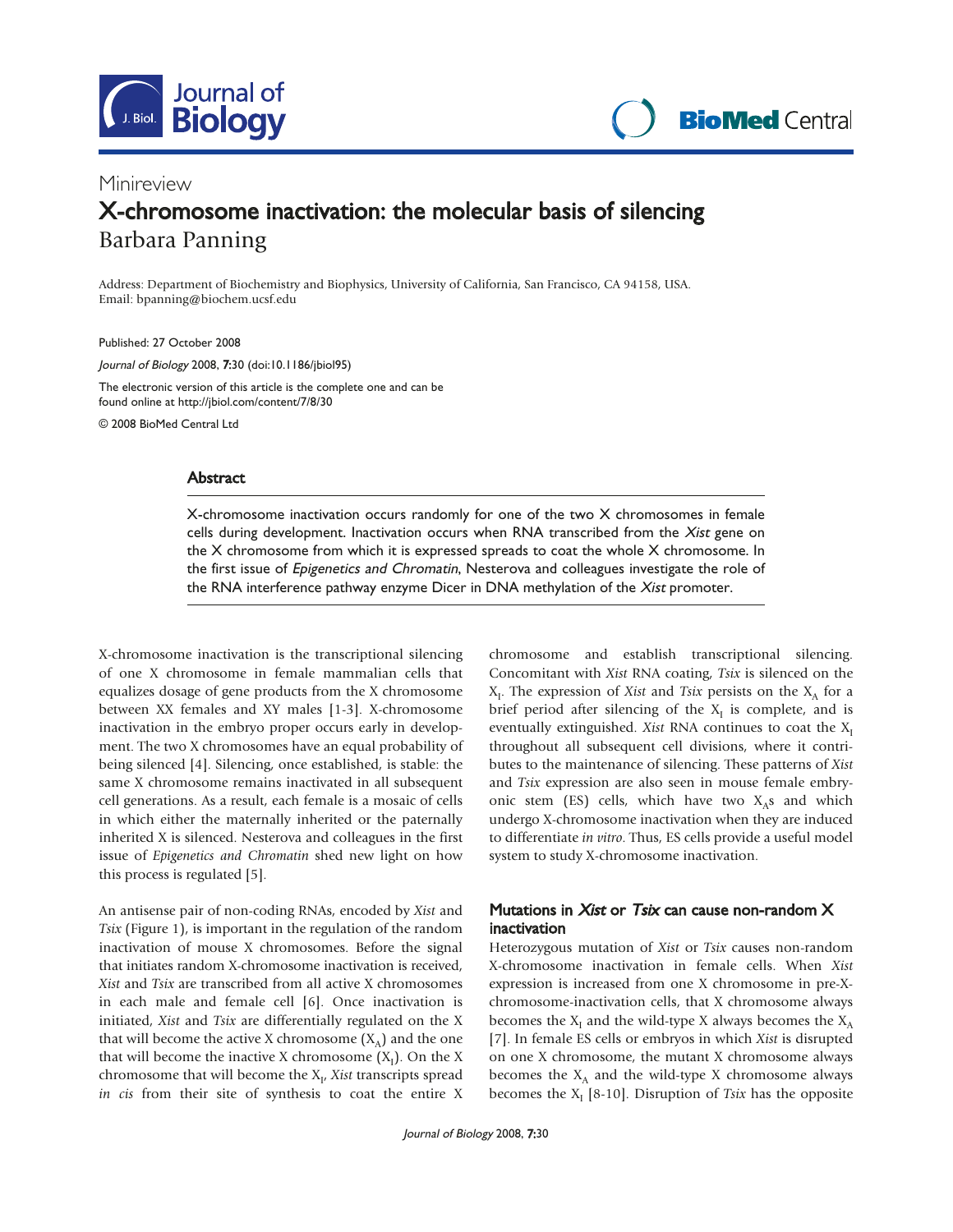

#### Figure 1

Transcription of Xist and Tsix on the X chromosome. The coding sequences of Xist and Tsix overlap on opposite strands of the X-chromosome DNA.

effect: the mutant X chromosome becomes the  $X_I$  and the wild-type X chromosome is always the  $X_A$  [11-13]. This is known as primary non-random X-chromosome inactivation because the X chromosomes are chosen as the  $X_A$  and  $X_I$ before silencing is initiated. A second cause of non-random X-chromosome inactivation is the selective death of cells that inactivate the incorrect number of X chromosomes: because the fates of the X chromosomes are not determined before silencing, this is known as secondary non-random Xchromosome inactivation [14]. Because Xist and Tsix mutations cause primary non-random X-chromosome inactivation, it is likely that these non-coding RNAs function in the choice of the  $X_A$  and  $X_I$  before silencing is initiated. Understanding how Xist and Tsix are regulated in pre-Xchromosome-inactivation cells is central to understanding how one X chromosome is randomly selected as the  $X_A$  and the other as the  $X<sub>I</sub>$  in each cell.

In addition to having opposing roles in random choice, Xist and Tsix also negatively regulate each other in ES cells. Xist and Tsix are transcribed from overlapping regions on opposite strands of the X-chromosome DNA (Figure 1). Deletion of Tsix promoter sequences or a mutation that blocks Tsix transcription before it reaches Xist RNA coding sequences abolishes Tsix transcription and causes a roughly ten-fold increase in Xist RNA levels from the mutant X chromosome [11-13]. Thus, transcription of Tsix across Xist is necessary for Tsix to negatively regulate Xist. In the Tsix truncation mutant the Tsix promoter has histone modification patterns that are generally associated with transcriptional silencing [15]. These epigenetic marks also characterize the  $X_{I}$ , and their recruitment to the  $X<sub>I</sub>$  requires transcription of Xist [16-18]. Together, these results suggest that the increase in Xist RNA that occurs on Tsix mutant chromosomes represses Tsix. Consistent with the possibility that Xist negatively regulates Tsix, Tsix RNA levels are increased from Xist mutant X chromosomes [10,19]. Insights into the nature of factors that are involved in the mutual regulation of Xist and Tsix in pre-X-chromosome-inactivation cells are likely to be important in developing an understanding of how these

non-coding RNAs ensure that the two X chromosomes have an equal probability of being silenced in each cell.

## The role of DNA methylation

The mechanisms underlying the mutual regulation of Xist and Tsix in pre-X-chromosome-inactivation cells are not well characterized. An interesting new study by Nesterova and colleagues suggests that DNA methylation may be involved in this mutual negative regulation [5]. Nesterova et al. demonstrate a correlation between Xist promoter DNA methylation and Xist expression in ES cells. In XY ES cells (in which the single X chromosome remains active), two regions flanking the Xist transcription start site show high levels of DNA methylation. Two XY ES cell lines bearing Xist promoter mutations that result in increased Xist expression showed DNA hypomethylation at these sites. In addition, a mutation that truncates Tsix transcription before it traverses Xist also resulted in increased Xist expression and DNA hypomethylation at these sites. These results establish a clear correlation between the levels of DNA methylation at Xist and expression of Xist in ES cells. It remains to be established whether the increase in Xist expression triggers demethylation or vice versa. In addition, Xist and Tsix negatively regulate each other, raising the possibility that Tsix also has a role in regulation of Xist DNA methylation.

Tsix has also been implicated in the direct regulation of DNA methylation. The de novo DNA methyltransferase Dnmt3a can be immunoprecipitated with Tsix RNA using an RNA-chromatin immunoprecipitation procedure [20]. Furthermore, Dnmt3a can de novo methylate Xist [21,22]. Together, these data suggest a model in which Tsix RNA directs Dnmt3a to Xist in ES cells (Figure 2a). Thus, the hypomethylation of Xist DNA in the Tsix truncation line may occur because Dnmt3a cannot act on Xist when Tsix RNA is not present to recruit it there.

This model explains the hypomethylation of Xist DNA in the Tsix truncation line, but how does it account for the hypomethylation in the Xist promoter mutation lines? As in the Tsix truncation line, the Xist promoter mutation lines show increased Xist expression. In contrast to the truncation line, which does not produce Tsix RNA, the Xist promoter mutation lines continue to express Tsix RNA. However, Tsix RNA levels have not been quantitated in these cell lines, so it is not possible to establish a correlation between Tsix expression levels and Xist DNA methylation. One possibility is that the increase in Xist expression causes a decrease in Tsix RNA levels and a corresponding decrease in Dnmt3a activity at Xist DNA. There is also an alternative possibility: it may be that Xist RNA (or an epigenetic modification induced by Xist RNA) interferes with the activity of Dnmt3a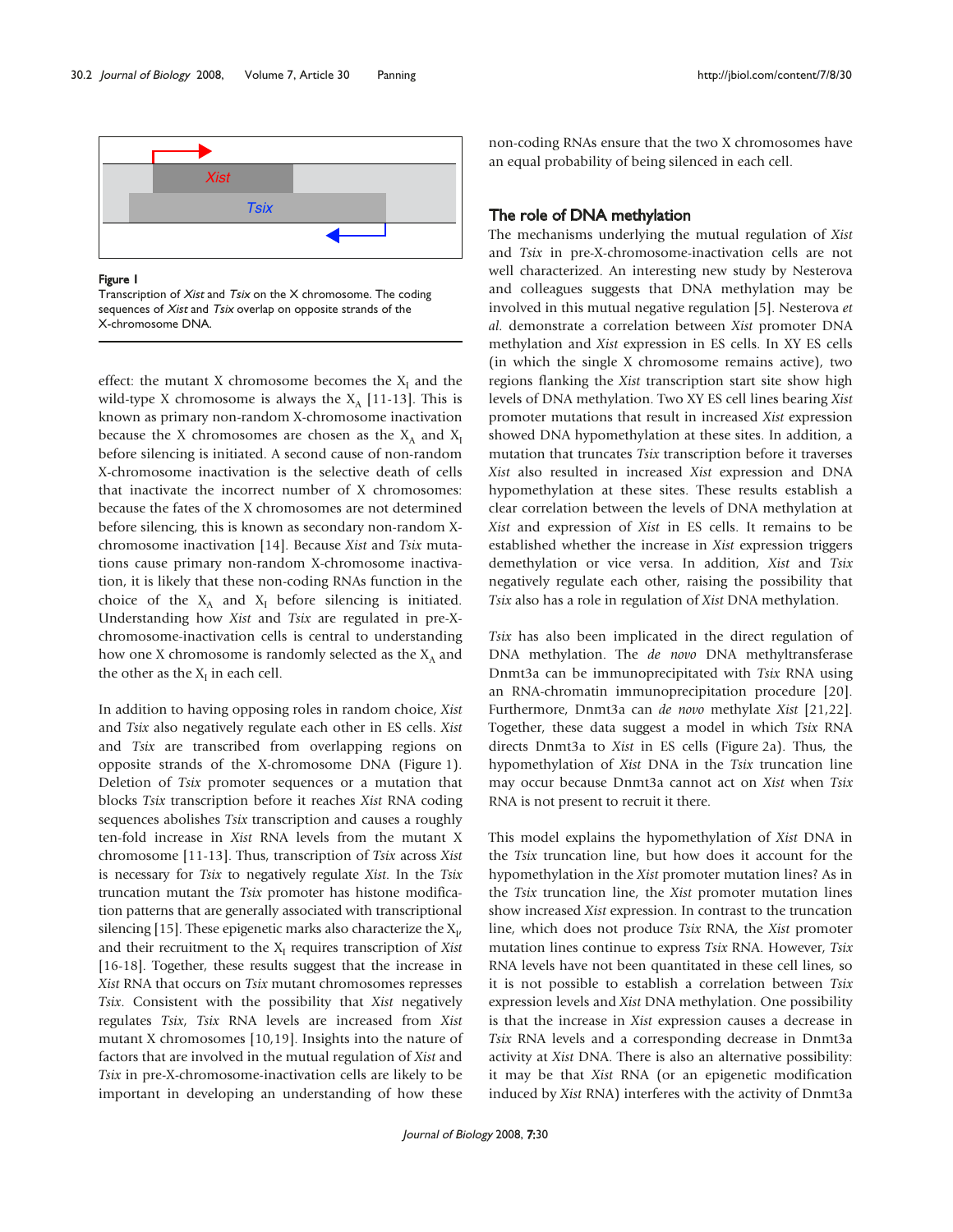

#### Figure 2

Models for the coordinate regulation of Xist DNA methylation and expression by Tsix, de novo DNA methyltransferases and Dicer. De novo DNA methyltransferases (Dnmt) promote methylation of Xist DNA. Increased Xist expression, as is seen in the Xist promoter mutants, could trigger Xist DNA hypomethylation (a) indirectly by affecting Tsix RNA levels, if Tsix is necessary to direct de novo DNA methyltransferases to the Xist gene, or  $(b)$  directly, if Xist RNA can interfere with de novo DNA methyltransferase activity locally. (c) Because Dicer deficiency causes a global decrease in levels of de novo DNA methyltransferases, Dicer must lie directly upstream of the de novo DNA methyltransferases and need not function through either Xist or Tsix to regulate Xist DNA methylation. (The DNA is shown as methylated in a, b and c (bottom), although in a and b if the inhibitory interactions between Xist and Tsix RNA (a) or Dmt (b) prevail, the DNA will be hypomethylated.)

or other de novo methyltransferases (Figure 2b). Indeed, the Xist RNA-coated  $X<sub>I</sub>$  shows overall lower levels of DNA methylation than the  $X_{A}$ , consistent with Xist RNA interfering with DNA methylation [23]. Because Xist RNA accumulates only locally in ES cells, this activity would be restricted to the Xist locus and perhaps nearby genes. Analysis of Xist DNA methylation in Xist and combined Xist + Tsix mutant ES cells will be required to distinguish between these possibilities.

### X inactivation and Dicer deficiency

Nesterova and colleagues have further investigated the role of de novo methyltransferases in regulation of Xist expression in an analysis of Dicer mutant male ES cells. Dicer is an RNAse III enzyme that is central to the RNA interference (RNAi) pathway. RNAi regulates many aspects of gene expression and involves the production of antisense RNA complementary to sequences in the mRNA of the gene that is being regulated [24]. The formation of sense-antisense double-stranded RNA can trigger transcriptional or posttranscriptional gene silencing. Given that Tsix RNA contains sequences complementary to Xist RNA, an obvious question is whether the RNAi pathway has a role in X-chromosome inactivation. Nesterova et al. show that several independently derived Dicer-deficient male ES cell lines show Xist DNA hypomethylation and upregulation of Xist expression. They also find that the two imprinted loci H19 and Igf2rAir show hypomethylation in Dicer-deficient cells. Hypomethylation of Xist, H19 and Igf2rAir seems to be the consequence of changes in the levels of the de novo methyltransferases Dnmt3a, Dnmt3b and DnmtL, all of which were downregulated upon deletion of Dicer. This decrease in de novo methyltransferase activity in Dicer-deficient cells was also seen in two other studies of independently derived Dicer mutant ES cell lines [25,26]. In these studies Dicer mutant ES cells show hypomethylation of subtelomeric repeats or of Oct4, Tsp50 and Sox30 promoters, which are normally methylated. The downregulation of the de novo methyltransferases could be attributed to an increase in levels of the repressor Rbl2, which is negatively regulated by the miR-290 microRNA cluster [25,26]. Together, these results provide a compelling argument that the change in Xist DNA methylation seen in Dicer mutant ES cells is an indirect consequence of the loss of de novo methyltransferase activity (Figure 2c).

Does the change in Xist DNA methylation in pre-Xchromosome-inactivation cells affect the fate of the X chromosomes after inactivation is initiated? To answer this question Nesterova et al. analyzed Dicer mutant embryos. Dicer mutants die shortly after implantation, between embryonic day (E)7.5 and E8.5. X-chromosome inactivation is initiated at approximately E5.5, providing a brief window in which X-chromosome inactivation can be assayed in Dicer mutants. The cells of male and female Dicer-deficient E6.5 embryos and their wild-type littermates did not show any appreciable difference in either Xist or Tsix expression. These results indicate that one X chromosome can be selected as the inactive X and Xist RNA can coat that X chromosome in Dicer mutant embryos. Thus, X-chromosome inactivation seems unaffected by Dicer deficiency in vivo.

The results of Nesterova et al. contrast with those from another study of the role of Dicer in X-chromosome inactivation. Ogawa et al. [27] examined X-chromosome inactivation in Dicer mutant female ES cells and found that Xist RNA could not coat and silence an X chromosome on